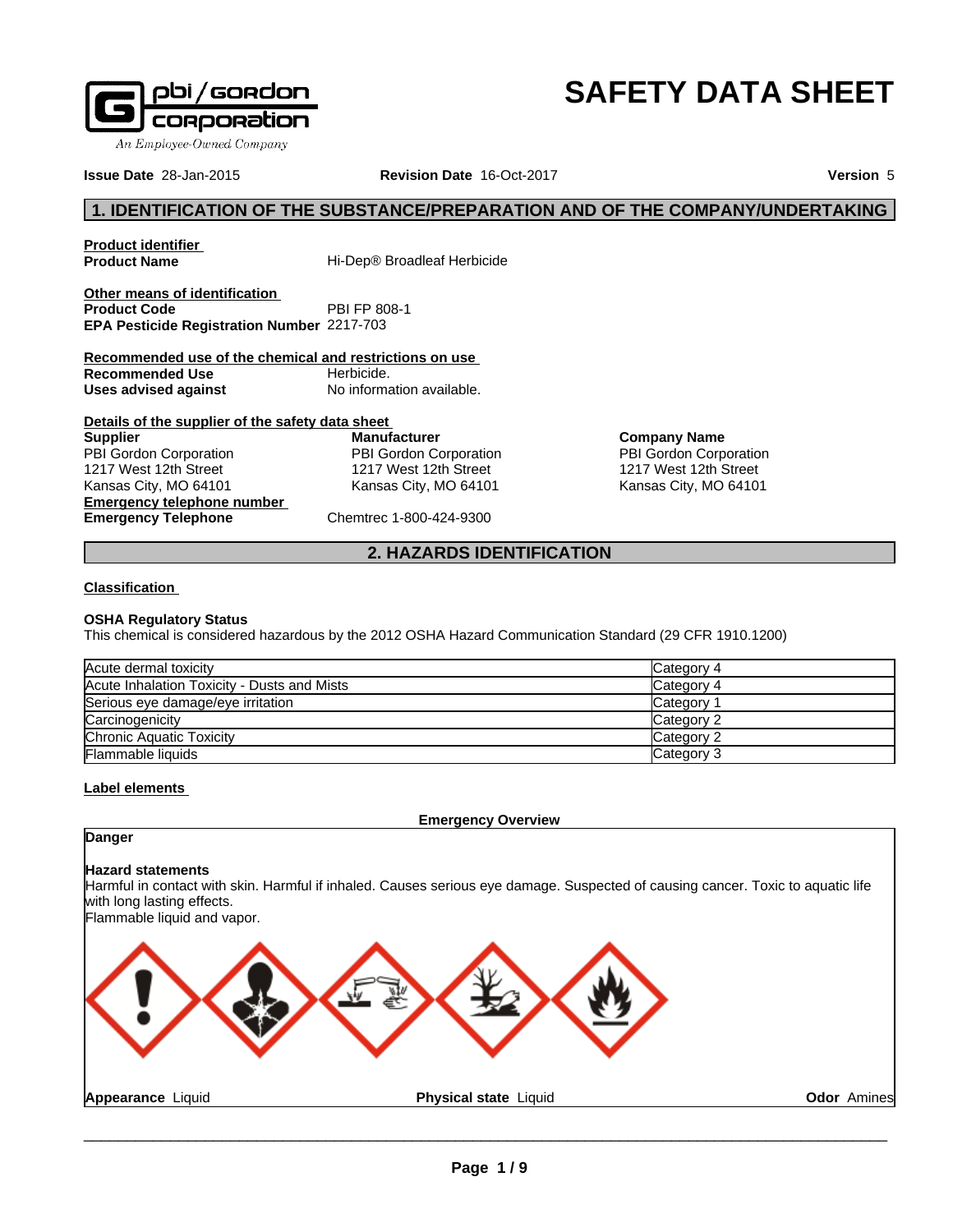# **Precautionary Statements - Prevention**

- Obtain special instructions before use
- Do not handle until all safety precautions have been read and understood
- Use personal protective equipment as required
- Avoid breathing dust/fume/gas/mist/vapors/spray
- Use only outdoors or in a well-ventilated area
- Contaminated work clothing should not be allowed out of the workplace
- Wear protective gloves
- Avoid release to the environment
- Keep away from heat/sparks/open flames/hot surfaces. No smoking
- Keep container tightly closed

#### **Precautionary Statements - Response**

- IF exposed or concerned: Get medical advice/attention
- IF IN EYES: Rinse cautiously with water for several minutes. Remove contact lenses, if present and easy to do. Continue rinsing
- Call a POISON CENTER or doctor/physician if you feel unwell
- Wash contaminated clothing before reuse
- If skin irritation or rash occurs: Get medical advice/attention
- IF ON SKIN (or hair): Remove/Take off immediately all contaminated clothing. Rinse skin with water/shower
- IF INHALED: Remove victim to fresh air and keep at rest in a position comfortable for breathing
- In case of fire: Use CO2, dry chemical, or foam for extinction
- Collect spillage

# **Precautionary Statements - Storage**

- Store locked up
- Store in a well-ventilated place. Keep cool

#### **Precautionary Statements - Disposal**

• Dispose of contents/container to an approved waste disposal plant

#### **Hazards not otherwise classified (HNOC)**

Have the product label with you when calling a poison control center or doctor or going in for treatment. You may also contact 1-877-800-5556 for emergency medical treatment advice.

The low flash point of this product is due to a minor component in the mixture. Based on independent laboratory testing of similar products, this product would not sustain combustion as specified in DOT Regulation 49 CFR 173 Appendix H; however OSHA HCS 2012 flammable classifications are solely based on tested mixture flash points and boiling points.

# **Other Information**

# **3. COMPOSITION/INFORMATION ON INGREDIENTS**

| <b>Chemical Name</b>                                     | <b>CAS. Number</b> | Weight %   |
|----------------------------------------------------------|--------------------|------------|
| 2,4-D, dimethylamine salt                                | 2008-39-1          | 33.2       |
| Diethanolamine Salt of 2,4-dichlorophenoxyacetic<br>acid | 5742-19-8          | 16.3       |
| Trade Secret                                             | Proprietary        | $10 - 20*$ |
| Trade Secret                                             | Proprietarv        | $0 - 1*$   |
| $\sim$ $\sim$ $\sim$                                     | .<br>.             |            |

\* The exact percentage (concentration) of composition has been withheld as a trade secret

# **4. FIRST AID MEASURES**

#### **First aid measures**

| <b>General advice</b> | In case of accident or unwellness, seek medical advice immediately (show directions for<br>use or safety data sheet if possible).                                                         |
|-----------------------|-------------------------------------------------------------------------------------------------------------------------------------------------------------------------------------------|
| Eye contact           | Immediately flush with plenty of water. After initial flushing, remove any contact lenses and<br>continue flushing for at least 15 minutes. Keep eye wide open while rinsing. If symptoms |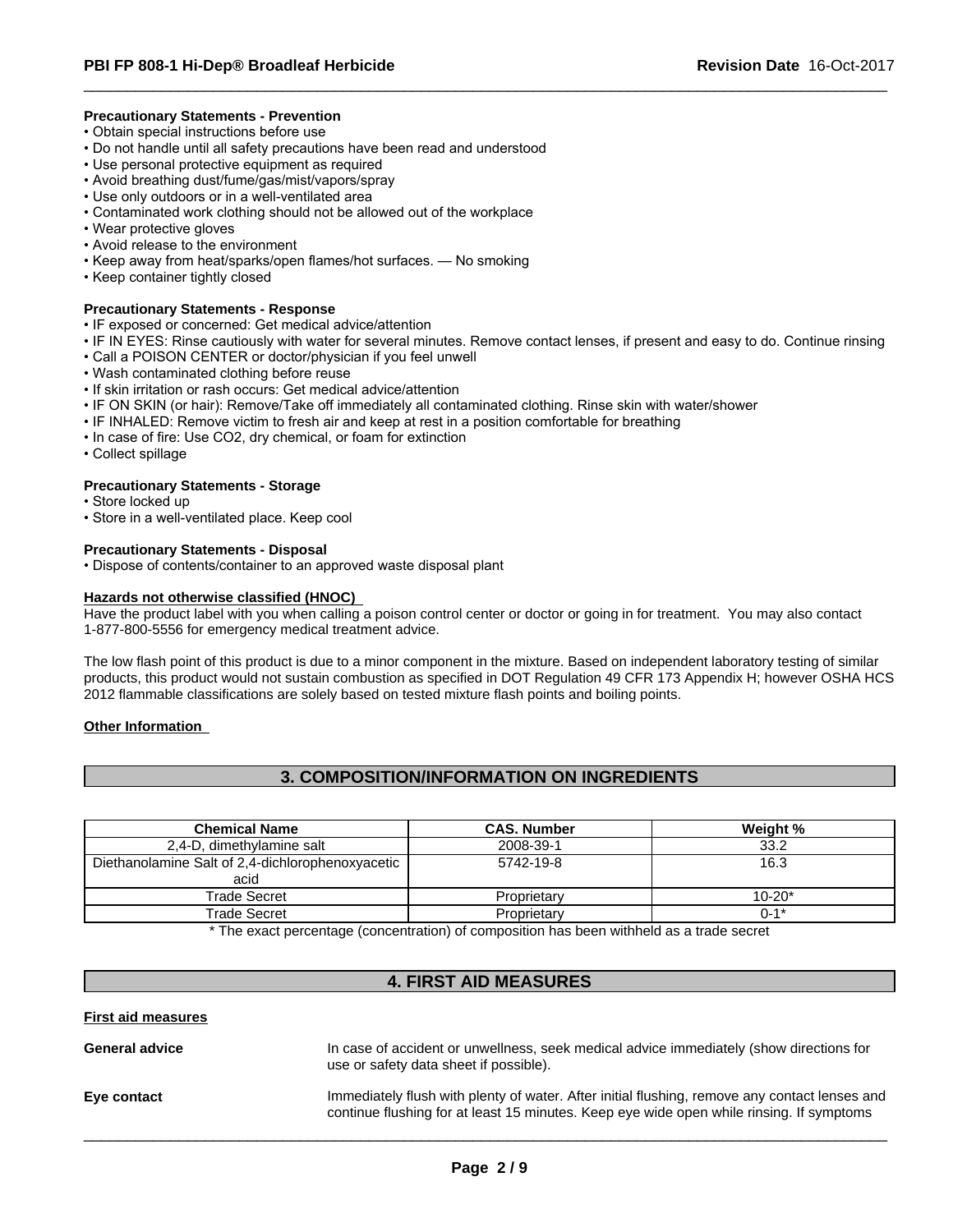|                                                             | <b>5. FIRE-FIGHTING MEASURES</b>                                                                                                                                                                                                                                                                                                                     |
|-------------------------------------------------------------|------------------------------------------------------------------------------------------------------------------------------------------------------------------------------------------------------------------------------------------------------------------------------------------------------------------------------------------------------|
| Note to physicians                                          | Treat symptomatically.                                                                                                                                                                                                                                                                                                                               |
|                                                             | Indication of any immediate medical attention and special treatment needed                                                                                                                                                                                                                                                                           |
| <b>Symptoms</b>                                             | No information available.                                                                                                                                                                                                                                                                                                                            |
| Most important symptoms and effects, both acute and delayed |                                                                                                                                                                                                                                                                                                                                                      |
| Self-protection of the first aider                          | Use personal protective equipment as required.                                                                                                                                                                                                                                                                                                       |
| Ingestion                                                   | Do NOT induce vomiting. Drink plenty of water. Rinse mouth. Clean mouth with water and<br>drink afterwards plenty of water. Never give anything by mouth to an unconscious person. If<br>symptoms persist, call a physician.                                                                                                                         |
| <b>Inhalation</b>                                           | Remove to fresh air. If breathing is irregular or stopped, administer artificial respiration.<br>Avoid direct contact with skin. Use barrier to give mouth-to-mouth resuscitation. Artificial<br>respiration and/or oxygen may be necessary. Move to fresh air in case of accidental<br>inhalation of vapors. If symptoms persist, call a physician. |
| <b>Skin Contact</b>                                         | Wash contaminated clothing before reuse. If skin irritation persists, call a physician.<br>Immediate medical attention is not required. Wash off immediately with soap and plenty of<br>water while removing all contaminated clothes and shoes.                                                                                                     |
|                                                             | persist, call a physician.                                                                                                                                                                                                                                                                                                                           |

#### **Suitable extinguishing media**

Use. Foam. Carbon dioxide (CO2). Dry chemical. Water spray (fog).

#### **Specific hazards arising from the chemical**

In the event of fire and/or explosion do not breathe fumes. Thermal decomposition can lead to release of irritating and toxic gases and vapors.

# **Explosion data**

**Sensitivity to Mechanical Impact** None. **Sensitivity to Static Discharge** None.

# **Protective equipment and precautions for firefighters**

Wear self contained breathing apparatus for fire fighting if necessary.

# **6. ACCIDENTAL RELEASE MEASURES**

# **Personal precautions, protective equipment and emergency procedures**

| <b>Personal precautions</b>                          | Evacuate personnel to safe areas. Ensure adequate ventilation, especially in confined<br>areas. Use personal protective equipment as required. Keep people away from and upwind<br>of spill/leak.                 |
|------------------------------------------------------|-------------------------------------------------------------------------------------------------------------------------------------------------------------------------------------------------------------------|
| <b>Environmental precautions</b>                     |                                                                                                                                                                                                                   |
| <b>Environmental precautions</b>                     | Prevent further leakage or spillage if safe to do so. Prevent product from entering drains. Do<br>not flush into surface water or sanitary sewer system. See Section 12 for additional<br>ecological information. |
| Methods and material for containment and cleaning up |                                                                                                                                                                                                                   |
| <b>Methods for containment</b>                       | Prevent further leakage or spillage if safe to do so.                                                                                                                                                             |
| Methods for cleaning up                              | Pick up and transfer to properly labeled containers. Dam up. Soak up with inert absorbent<br>material (e.g. sand, silica gel, acid binder, universal binder, sawdust).                                            |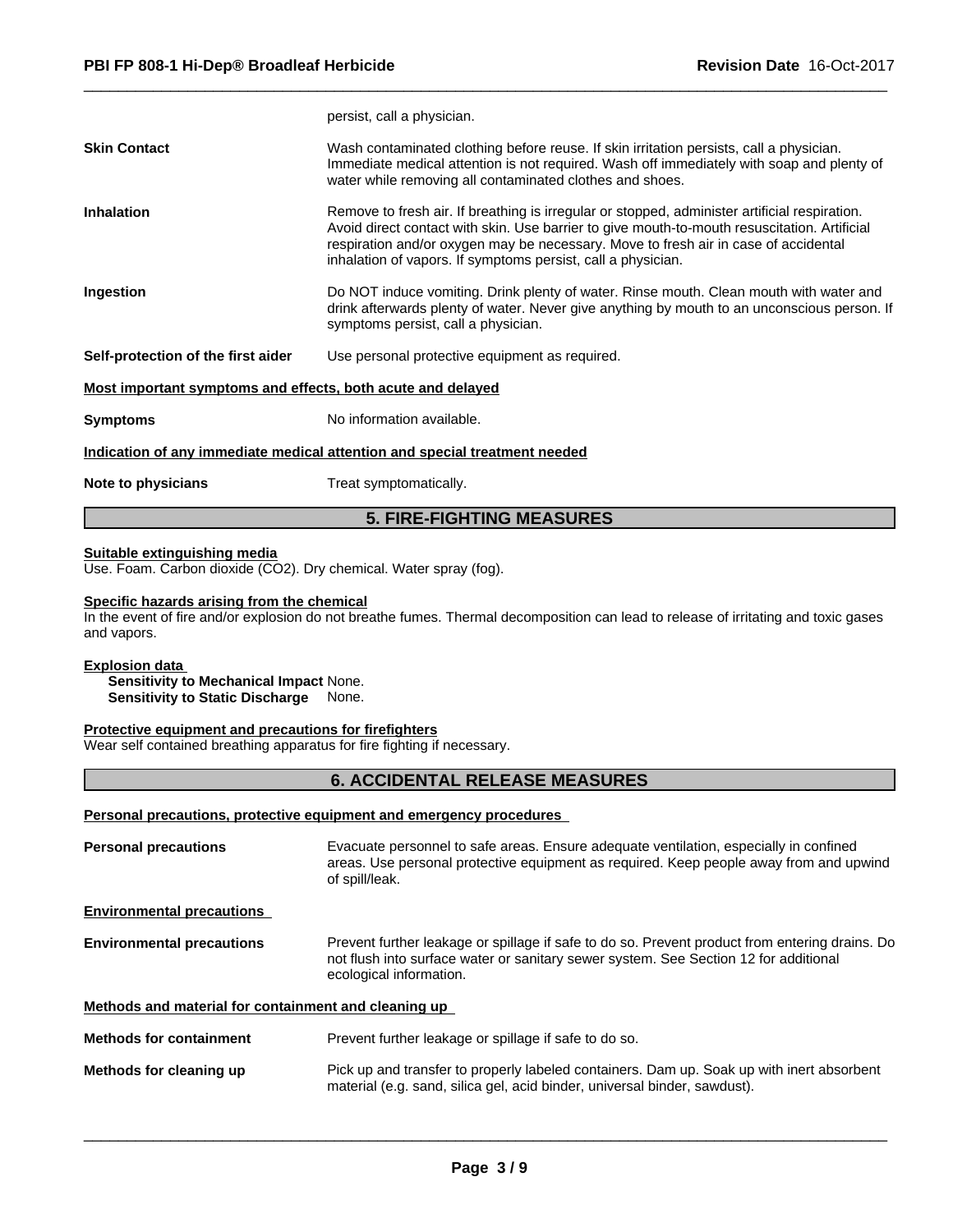# **7. HANDLING AND STORAGE**

# **Precautions for safe handling**

**Advice on safe handling** Ensure adequate ventilation, especially in confined areas. Take precautionary measures against static discharges. Use with local exhaust ventilation. Use personal protective equipment as required. Do not breathe dust/fume/gas/mist/vapors/spray. **Conditions for safe storage, including any incompatibilities**

**Storage Conditions** Keep in properly labeled containers. Keep containers tightly closed in a cool, well-ventilated place. **Incompatible materials Acids.** 

# **8. EXPOSURE CONTROLS/PERSONAL PROTECTION**

# **Control parameters**

#### **Exposure Guidelines**

| <b>Chemical Name</b>                   | <b>ACGIH TLV</b>                               | <b>OSHA PEL</b>                                                       | <b>NIOSH IDLH</b>                      |
|----------------------------------------|------------------------------------------------|-----------------------------------------------------------------------|----------------------------------------|
| 2,4-D, dimethylamine salt<br>2008-39-1 | $ TWA: 10 mg/m3$ inhalable fraction            | TWA: $10 \text{ mg/m}^3$                                              | $ IDLH: 10 mg/m3, TWA: 10 mg/m3 $      |
| <b>Trade Secret</b>                    | Ceiling: 100 mg/m <sup>3</sup> aerosol only    | (vacated) Ceiling: 50 ppm<br>(vacated) Ceiling: 125 mg/m <sup>3</sup> |                                        |
| <b>Trade Secret</b>                    | TWA: 1 $mq/m3$ inhalable fraction<br>and vapor | (vacated) TWA: 3 ppm<br>(vacated) TWA: $15 \text{ mg/m}^3$            | TWA: 3 ppm<br>TWA: $15 \text{ mg/m}^3$ |

*NIOSH IDLH Immediately Dangerous to Life or Health*

**Other Information** Vacated limits revoked by the Court of Appeals decision in AFL-CIO v.OSHA, 965 F.2d 962 (11th Cir., 1992).

# **Appropriate engineering controls**

**Engineering Controls Local and General Ventilation.** 

#### **Individual protection measures, such as personal protective equipment**

| <b>Eye/face protection</b>            | Tight sealing safety goggles. Face protection shield.                                                                                                                                                                                                                                                                            |
|---------------------------------------|----------------------------------------------------------------------------------------------------------------------------------------------------------------------------------------------------------------------------------------------------------------------------------------------------------------------------------|
| Skin and body protection              | Wear protective gloves and protective clothing.                                                                                                                                                                                                                                                                                  |
| <b>Respiratory protection</b>         | If exposure limits are exceeded or irritation is experienced, NIOSH/MSHA approved<br>respiratory protection should be worn. Positive-pressure supplied air respirators may be<br>required for high airborne contaminant concentrations. Respiratory protection must be<br>provided in accordance with current local regulations. |
| <b>General Hygiene Considerations</b> | When using do not eat, drink or smoke. Regular cleaning of equipment, work area and<br>clothing is recommended.                                                                                                                                                                                                                  |

# **9. PHYSICAL AND CHEMICAL PROPERTIES**

# **Information on basic physical and chemical properties**

| <b>Physical state</b><br>Appearance<br>Color          | Liquid<br>Liquid<br>Amber  | Odor<br><b>Odor threshold</b> | Amines<br>No information available |
|-------------------------------------------------------|----------------------------|-------------------------------|------------------------------------|
| <b>Property</b><br>рH<br>Melting point/freezing point | Values<br>7.5-8.5<br><5 °F | Remarks • Method              |                                    |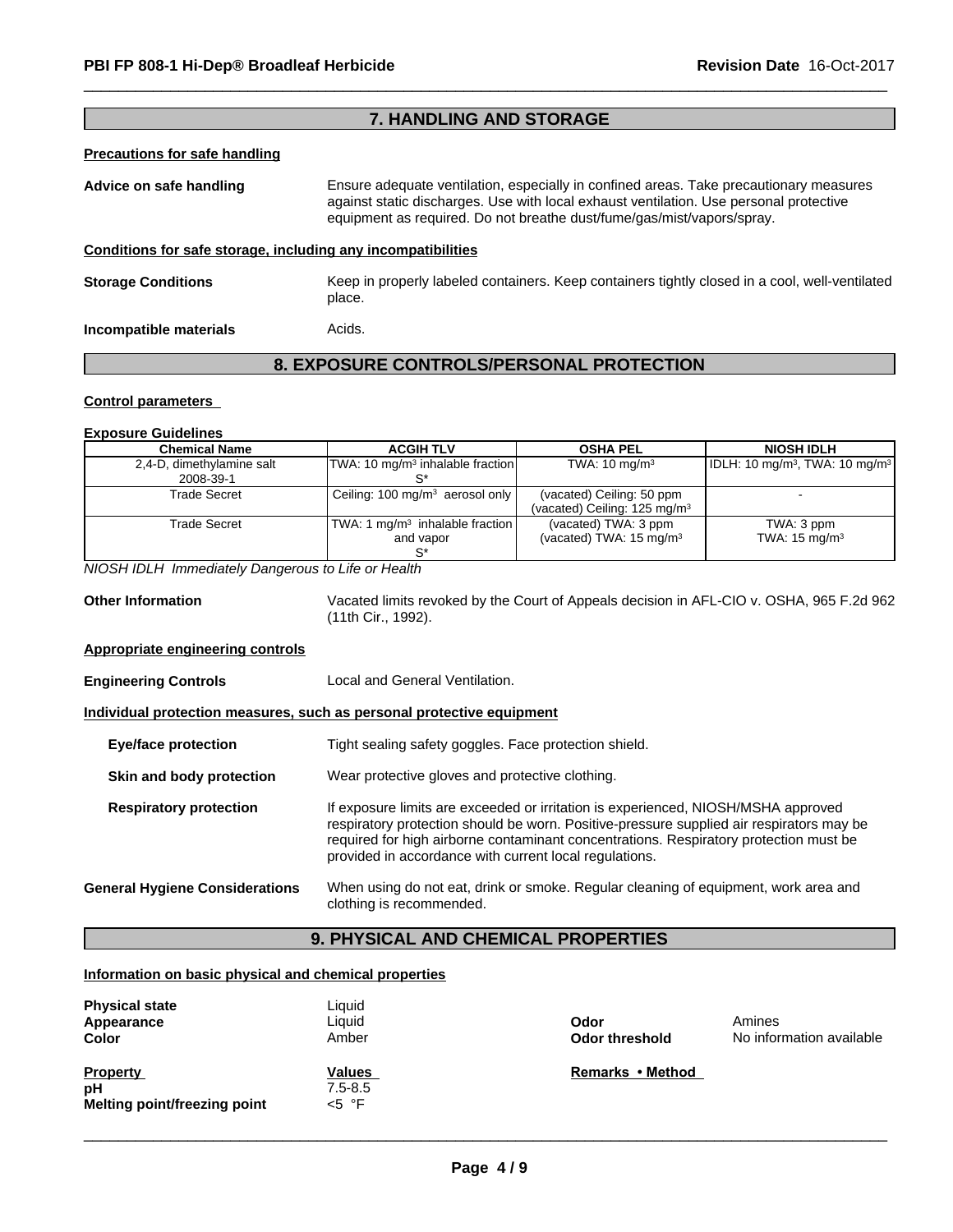| Boiling point / boiling range    | 110 °C / 230 °F          |
|----------------------------------|--------------------------|
| <b>Flash point</b>               | 44 °C / 112 °F           |
| <b>Evaporation rate</b>          | < 1                      |
| Flammability (solid, gas)        | No information available |
| <b>Flammability Limit in Air</b> |                          |
| <b>Upper flammability limit:</b> | No information available |
| Lower flammability limit:        | No information available |
| Vapor pressure                   | <17 mm Hq                |
| Vapor density                    | >1                       |
| <b>Specific Gravity</b>          | 1.1865                   |
| <b>Water solubility</b>          | Soluble in water         |
| Solubility in other solvents     | No information available |
| <b>Partition coefficient</b>     | No information available |
| <b>Autoignition temperature</b>  | No information available |
| <b>Decomposition temperature</b> | No information available |
| <b>Oxidizing properties</b>      | No information available |

#### **Other Information**

**Density** 9.881 pounds/gallon

# **10. STABILITY AND REACTIVITY**

#### **Reactivity** No data available

#### **Chemical stability** Stable.

# **Possibility of Hazardous Reactions**

None under normal processing.

# **Hazardous polymerization**

Will not occur.

#### **Conditions to avoid** Keep from freezing.

# **Incompatible materials**

Acids.

# **Hazardous Decomposition Products**

May emit toxic fumes under fire conditions. Hydrogen chloride. Nitrogen oxides (NOx). Carbon monoxide.

# **11. TOXICOLOGICAL INFORMATION**

# **Information on likely routes of exposure**

# **Product Information**

**Inhalation** See "Numerical measures of toxicity-product information" in this section.

**Eye contact** Corrosive to eyes.

**Skin Contact** Causes mild skin irritation.

**Ingestion** See "Numerical measures of toxicity-product information" in this section.

| <b>Chemical Name</b>                     | Oral LD50            | Dermal LD50                             | <b>Inhalation LC50</b> |
|------------------------------------------|----------------------|-----------------------------------------|------------------------|
| 2,4-D, dimethylamine salt<br>  2008-39-1 | $= 625$ mg/kg (Rat)  | Rabbit<br>$= 2115 \text{ mg/kg}$        |                        |
| <b>Trade Secret</b>                      | $= 4700$ mg/kg (Rat) | $= 10600$ mg/kg (Rat) = 9530 $\mu$ L/kg |                        |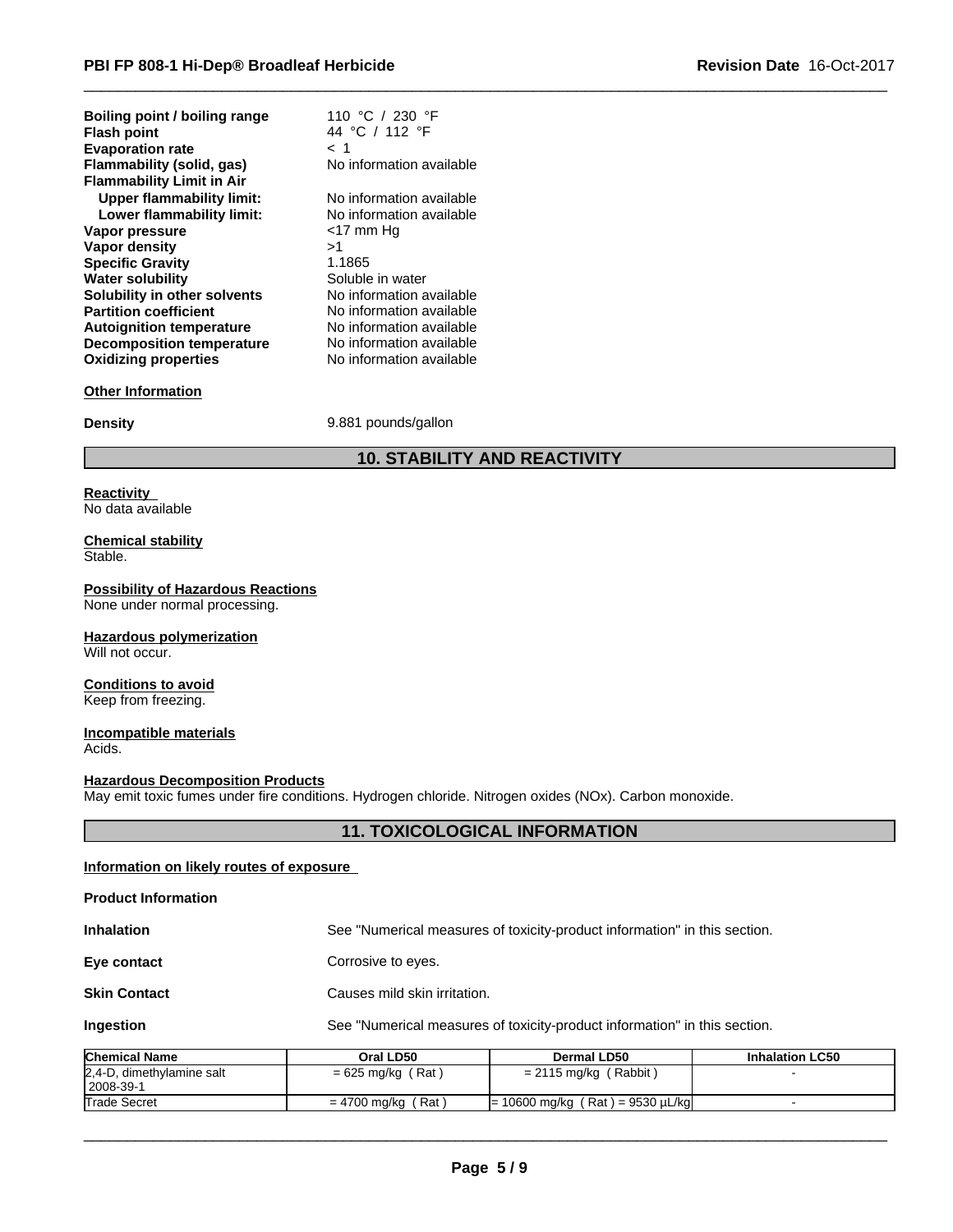|                     |                                                     | Rabbit                 |  |
|---------------------|-----------------------------------------------------|------------------------|--|
| <b>Trade Secret</b> | $(Rat) = 620 \mu L/kg$<br>$I = 0.62$ mL/kg $\prime$ | Rabbit<br>= 7640 µL/kg |  |
|                     | Rat                                                 |                        |  |

# **Information on toxicological effects**

**Symptoms** No information available.

# **Delayed and immediate effects as well as chronic effects from short and long-term exposure**

| <b>Sensitization</b><br><b>Germ cell mutagenicity</b><br>Carcinogenicity  | Not a skin sensitizer.<br>No information available. | its Group 2B (limited evidence for Carcinogenicity in humans.) The US EPA has given the<br>chlorophenoxy Herbicides 2,4-D, 2,4-DP, MCPP, and MCPA a Class D classification (not<br>review of 2,4-D toxicology has concluded that 2,4-D is not a carcinogen. The table below<br>indicates whether each agency has listed any ingredient as a carcinogen. |            | The International Agency for Research on Cancer (IARC) lists chlorophenoxy herbicides in<br>classifiable as to human carcinogenicity.) More current 2,4-D lifetime feeding studies in rats<br>and mice did not show carcinogenic effects and a recent World Health Organization (WHO) |
|---------------------------------------------------------------------------|-----------------------------------------------------|---------------------------------------------------------------------------------------------------------------------------------------------------------------------------------------------------------------------------------------------------------------------------------------------------------------------------------------------------------|------------|---------------------------------------------------------------------------------------------------------------------------------------------------------------------------------------------------------------------------------------------------------------------------------------|
| <b>Chemical Name</b>                                                      | <b>ACGIH</b>                                        | <b>IARC</b>                                                                                                                                                                                                                                                                                                                                             | <b>NTP</b> | <b>OSHA</b>                                                                                                                                                                                                                                                                           |
| 2,4-D, dimethylamine salt<br>2008-39-1                                    |                                                     | Group 2B                                                                                                                                                                                                                                                                                                                                                |            |                                                                                                                                                                                                                                                                                       |
| Diethanolamine Salt of<br>2,4-dichlorophenoxyacetic<br>lacid<br>5742-19-8 |                                                     | Group 2B                                                                                                                                                                                                                                                                                                                                                |            |                                                                                                                                                                                                                                                                                       |
| Trade Secret                                                              | A <sub>3</sub>                                      | Group 2B                                                                                                                                                                                                                                                                                                                                                |            | X                                                                                                                                                                                                                                                                                     |

*A3 - Animal Carcinogen IARC (International Agency for Research on Cancer)*

*Group 2B - Possibly Carcinogenic to Humans*

*OSHA (Occupational Safety and Health Administration of the US Department of Labor)*

*X - Present*

| exposure.<br>Central nervous system, Eyes, Respiratory system, Skin. | <b>Reproductive toxicity</b><br><b>STOT - single exposure</b><br><b>STOT - repeated exposure</b> | No information available.<br>No information available.<br>No information available.                                    |
|----------------------------------------------------------------------|--------------------------------------------------------------------------------------------------|------------------------------------------------------------------------------------------------------------------------|
|                                                                      | <b>Chronic toxicity</b><br><b>Target Organ Effects</b><br><b>Aspiration hazard</b>               | Repeated contact may cause allergic reactions in very susceptible persons. Avoid repeated<br>No information available. |

# **Numerical measures of toxicity - Product Information**

| Unknown Toxicity       | 0 % of the mixture consists of ingredient(s) of unknown toxicity |
|------------------------|------------------------------------------------------------------|
| Oral LD50              | 2621 mg/kg body weight                                           |
| <b>Dermal LD50</b>     | > 2000 mg/kg body weight                                         |
| <b>Inhalation LC50</b> | $> 1.54$ mg/L (4 Hr.)                                            |
|                        |                                                                  |

**The following values are calculated based on chapter 3.1 of the GHS document ATEmix (inhalation-gas)** 96154 mg/L

# **12. ECOLOGICAL INFORMATION**

# **Ecotoxicity**

Toxic to aquatic life with long lasting effects

0% of the mixture consists of components(s) of unknown hazards to the aquatic environment

| <b>Chemical Name</b> | Algae/aguatic plants | <b>Fish</b><br>Toxicitv to |                          | Crustacea                 |
|----------------------|----------------------|----------------------------|--------------------------|---------------------------|
|                      |                      |                            | microorganisms           |                           |
| Trade Secret         | 6500 - 13000: 96 h   | 41000: 96 h Oncorhynchus   | $EC50 = 10000$ mg/L 16 h | 46300: 48 h Daphnia magna |
|                      | Pseudokirchneriella  | mykiss ma/L LC50 14 - 18:  | $EC50 = 620$ ma/L 30 min | ma/L EC50                 |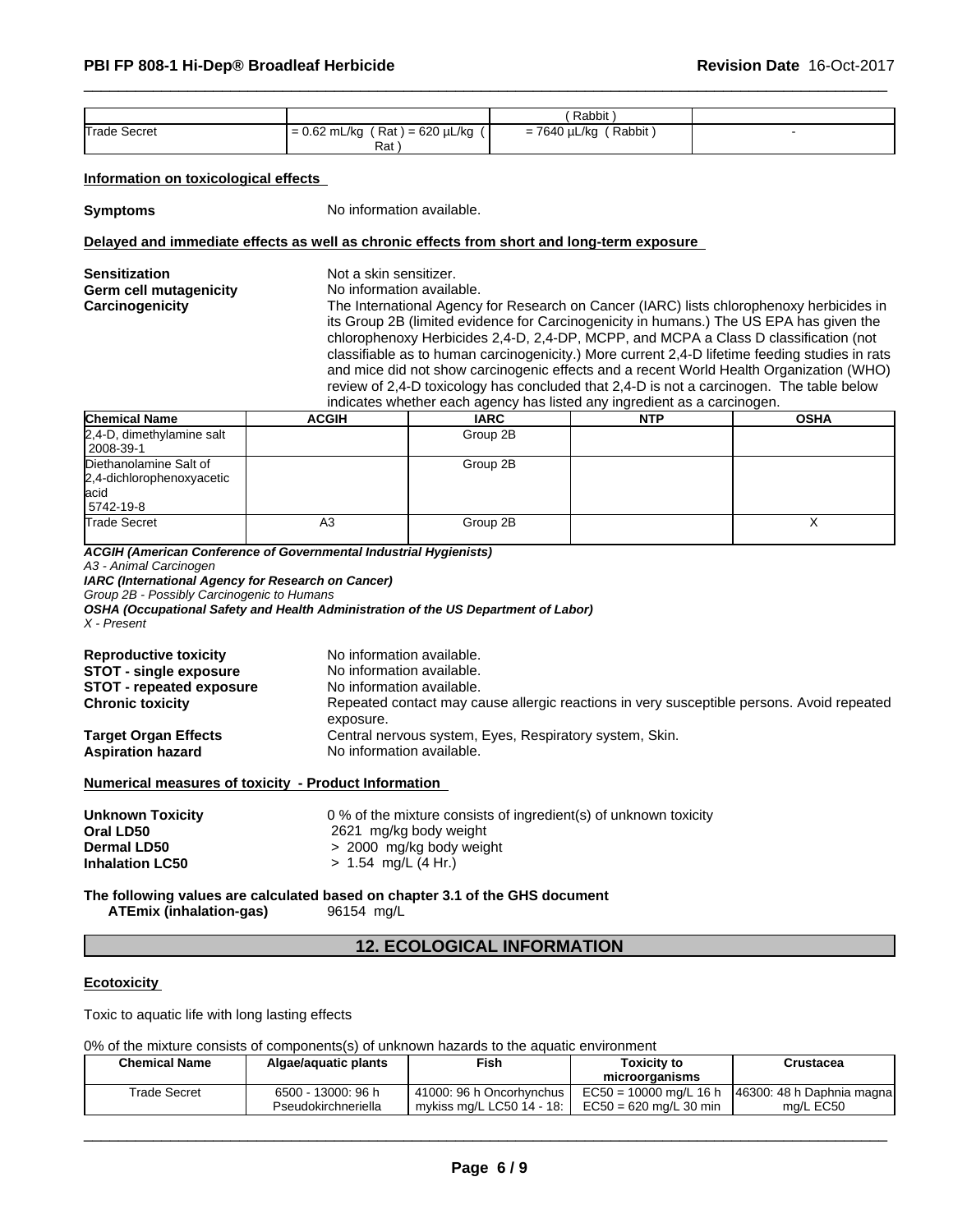|                     | subcapitata mg/L EC50       | 96 h Oncorhynchus mykiss    | $EC50 = 620.0$ mg/L 30 min |                        |  |
|---------------------|-----------------------------|-----------------------------|----------------------------|------------------------|--|
|                     |                             | mL/L LC50 static 27540: 96  |                            |                        |  |
|                     |                             | Ih Lepomis macrochirus mg/L |                            |                        |  |
|                     |                             | LC50 static 40761: 96 h     |                            |                        |  |
|                     |                             | Oncorhynchus mykiss mg/L    |                            |                        |  |
|                     |                             | LC50 static 40000 - 60000:  |                            |                        |  |
|                     |                             | 96 h Pimephales promelas    |                            |                        |  |
|                     |                             | mg/L LC50 static 16000: 96  |                            |                        |  |
|                     |                             | h Poecilia reticulata mg/L  |                            |                        |  |
|                     |                             | LC50 static                 |                            |                        |  |
| <b>Trade Secret</b> | 7.8: 72 h Desmodesmus       | 4460 - 4980: 96 h           | $EC50 = 73$ mg/L 5 min     | 55: 48 h Daphnia magna |  |
|                     | subspicatus mg/L EC50 2.1 - | Pimephales promelas mg/L    | $EC50 > 16$ mg/L 16 h      | mg/L EC50              |  |
|                     | 2.3:96h                     | LC50 flow-through 1200 -    |                            |                        |  |
|                     | Pseudokirchneriella         | 1580: 96 h Pimephales       |                            |                        |  |
|                     | subcapitata mg/L EC50       | promelas mg/L LC50 static   |                            |                        |  |
|                     |                             | 600 - 1000: 96 h Lepomis    |                            |                        |  |
|                     |                             | macrochirus mg/L LC50       |                            |                        |  |
|                     |                             | static                      |                            |                        |  |

# **Persistence and degradability**

No information available.

#### **Bioaccumulation**

No information available.

#### **Other adverse effects**

No information available

# **13. DISPOSAL CONSIDERATIONS**

| This material, as supplied, is a hazardous waste according to federal regulations (40 CFR<br>$261$ . |
|------------------------------------------------------------------------------------------------------|
| Do not reuse container, unless specified by the manufacturer.                                        |
| D001 See Section 2: Hazards not otherwise classified (HNOC)                                          |
|                                                                                                      |

# **14. TRANSPORT INFORMATION**

| <b>DOT</b> | Proper shipping name | For package sizes less than 30.48 gallons: product is non-regulated.                                                                                                                                                                                                       |
|------------|----------------------|----------------------------------------------------------------------------------------------------------------------------------------------------------------------------------------------------------------------------------------------------------------------------|
|            | <b>Description</b>   | For package sizes 30.48 gallons or greater: UN3082, Environmentally Hazardous<br>Substances, Liquid, N.O.S., 9, PGIII, RQ (2,4-D)<br>The following guidelines apply for domestic ground transport. If shipping by air or ocean,<br>please contact our Transportation Dept. |
|            |                      | PESTICIDES, NOI, INCLUDING DEFOLIANTS, FUNGICIDES, HERBICIDES, OR<br><b>INSECTICIDES</b><br>NMFC 155050-6                                                                                                                                                                  |
|            |                      | If shipped in bulk conatiners (greater than 119 gallons), this product is a Marine Pollutant.                                                                                                                                                                              |
|            |                      | When shipped as a Hazardous Material, label required is Class 9 (Miscellaneous).<br>Placards required on bulk shipments only.                                                                                                                                              |
|            |                      |                                                                                                                                                                                                                                                                            |

# **15. REGULATORY INFORMATION**

# **U.S. EPA Label Information**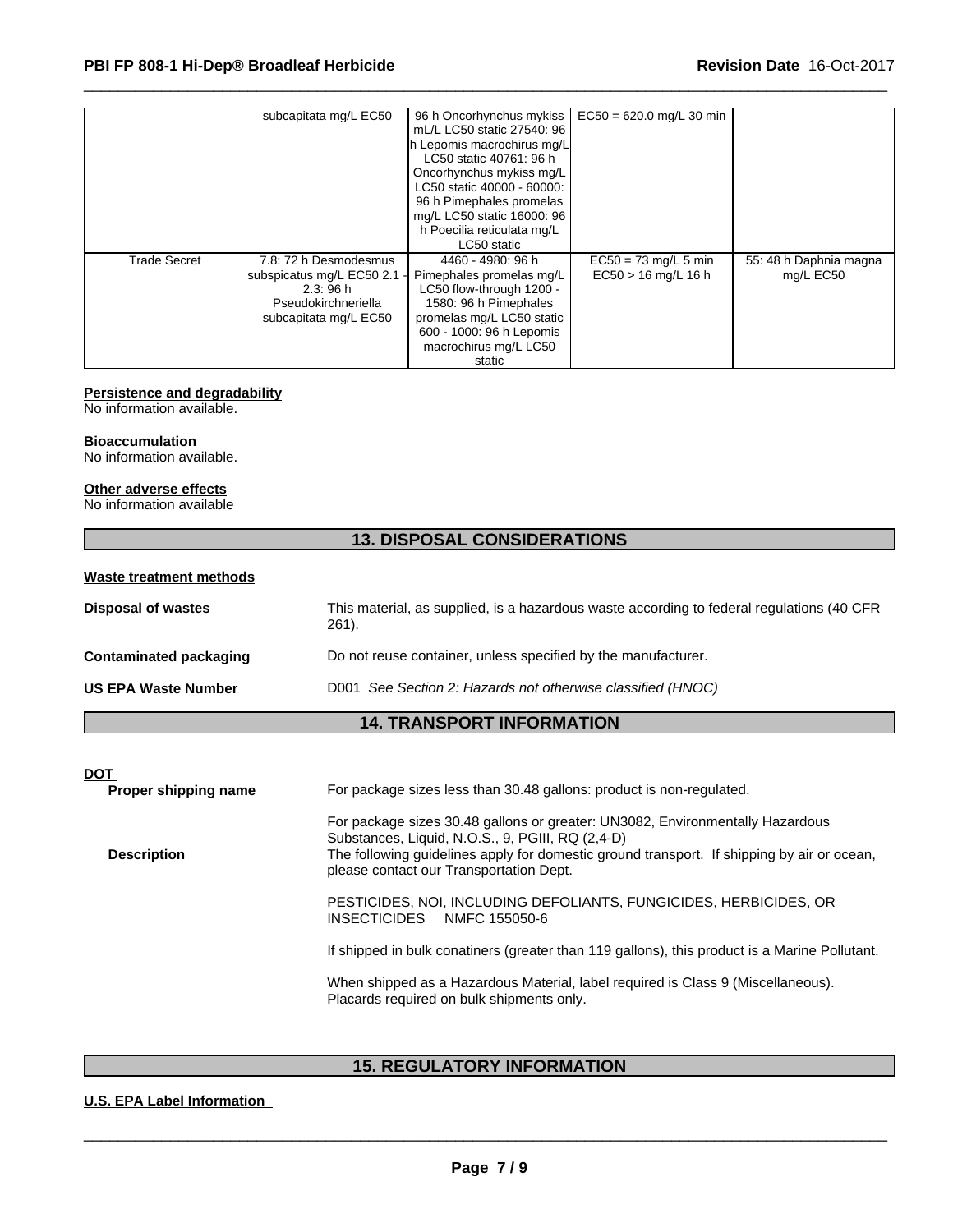# **EPA Pesticide Registration Number** 2217-703

#### **Federal Insecticide, Fungicide, Rodenticide Act Regulations**

This chemical is a pesticide product registered by the Environmental Protection Agency and is subject to certain labeling requirements under federal pesticide law. These requirements differ from the classification criteria and hazard information required for safety data sheets, and for workplace labels of non-pesticide chemicals. Following is the hazard information as required on the pesticide label:

# **EPA Pesticide Label**

Danger. Keep out of the reach of children.

Hazards to Humans and Domestic Animals:

Danger. Corrosive. Causes irreversible eye damage. Harmful if swallowed. Harmful if absorbed through skin. Harmfulif inhaled. Do not get in eyes or on clothing. Avoid contact with skin. Avoid breathing spray mist or vapor.

Environmental Hazards

This pesticide is toxic to fish and aquatic invertebrates. Do not apply directly to water, to areas where surface water is present, or to intertidal areas below the mean high water mark. Drift and runoff may be hazardous to aquatic organisms in water adjacent to treated areas. Do not contaminate water when disposing of equipment wash waters or rinsate. This chemical has properties and characteristics associated with chemicals detected in groundwater. The use of this chemical in areas where soils are permeable, particularly where the water table is shallow, may result in groundwater contamination. Application around a cistern or wellmay result in contamination of drinking water or groundwater.

#### **International Inventories**

| <b>TSCA</b>          | Not Listed |  |
|----------------------|------------|--|
| <b>DSL/NDSL</b>      | Not Listed |  |
| <b>EINECS/ELINCS</b> | Not Listed |  |
| <b>ENCS</b>          | Not Listed |  |
| <b>IECSC</b>         | Not Listed |  |
| <b>KECL</b>          | Not Listed |  |
| <b>PICCS</b>         | Not Listed |  |
| <b>AICS</b>          | Listed     |  |

#### **Legend:**

 **TSCA** - United States Toxic Substances Control Act Section 8(b) Inventory

 **DSL/NDSL** - Canadian Domestic Substances List/Non-Domestic Substances List

 **EINECS/ELINCS** - European Inventory of Existing Chemical Substances/European List of Notified Chemical Substances

 **ENCS** - Japan Existing and New Chemical Substances

 **IECSC** - China Inventory of Existing Chemical Substances

 **KECL** - Korean Existing and Evaluated Chemical Substances

 **PICCS** - Philippines Inventory of Chemicals and Chemical Substances

 **AICS** - Australian Inventory of Chemical Substances

| <b>Chemical Name</b>                                        | <b>TSCA</b> | <b>DSL</b> | <b>NDSL</b> | <b>EINECS</b>          | <b>ELINCS</b> | <b>ENCS</b> | <b>IECSC</b> | <b>KECL</b> | <b>PICCS</b> | <b>AICS</b> |
|-------------------------------------------------------------|-------------|------------|-------------|------------------------|---------------|-------------|--------------|-------------|--------------|-------------|
| 2,4-D, dimethylamine salt                                   |             |            |             | $\lambda$<br>$\lambda$ |               |             |              |             |              | $\lambda$   |
| Diethanolamine Salt of<br>2,4-dichlorophenoxyacetic<br>acid |             |            |             | $\checkmark$<br>⌒      |               |             |              |             |              |             |
| Trade Secret                                                |             |            |             | ⌒                      |               |             |              |             |              |             |
| Trade Secret                                                |             |            |             | ۰.                     |               |             |              |             |              |             |

# **US Federal Regulations**

# **SARA 313**

Section 313 of Title III of the Superfund Amendments and Reauthorization Act of 1986 (SARA). This product contains a chemical or chemicals which are subject to the reporting requirements of the Act and Title 40 of the Code of Federal Regulations, Part 372

| <b>Chemical Name</b>    | --<br><b>SARA</b><br><br>Threshold Values %<br>. |
|-------------------------|--------------------------------------------------|
| rade<br>:∆oro<br>ocu ci | $\cdot$ . $\cup$                                 |
| rade<br>√erre`<br>ᇖᇉ    | υ.,                                              |

#### **SARA 311/312 Hazard Categories**

| Acute health hazard               | Yes |
|-----------------------------------|-----|
| <b>Chronic Health Hazard</b>      | N٥  |
| Fire hazard                       | Yes |
| Sudden release of pressure hazard | N٥  |